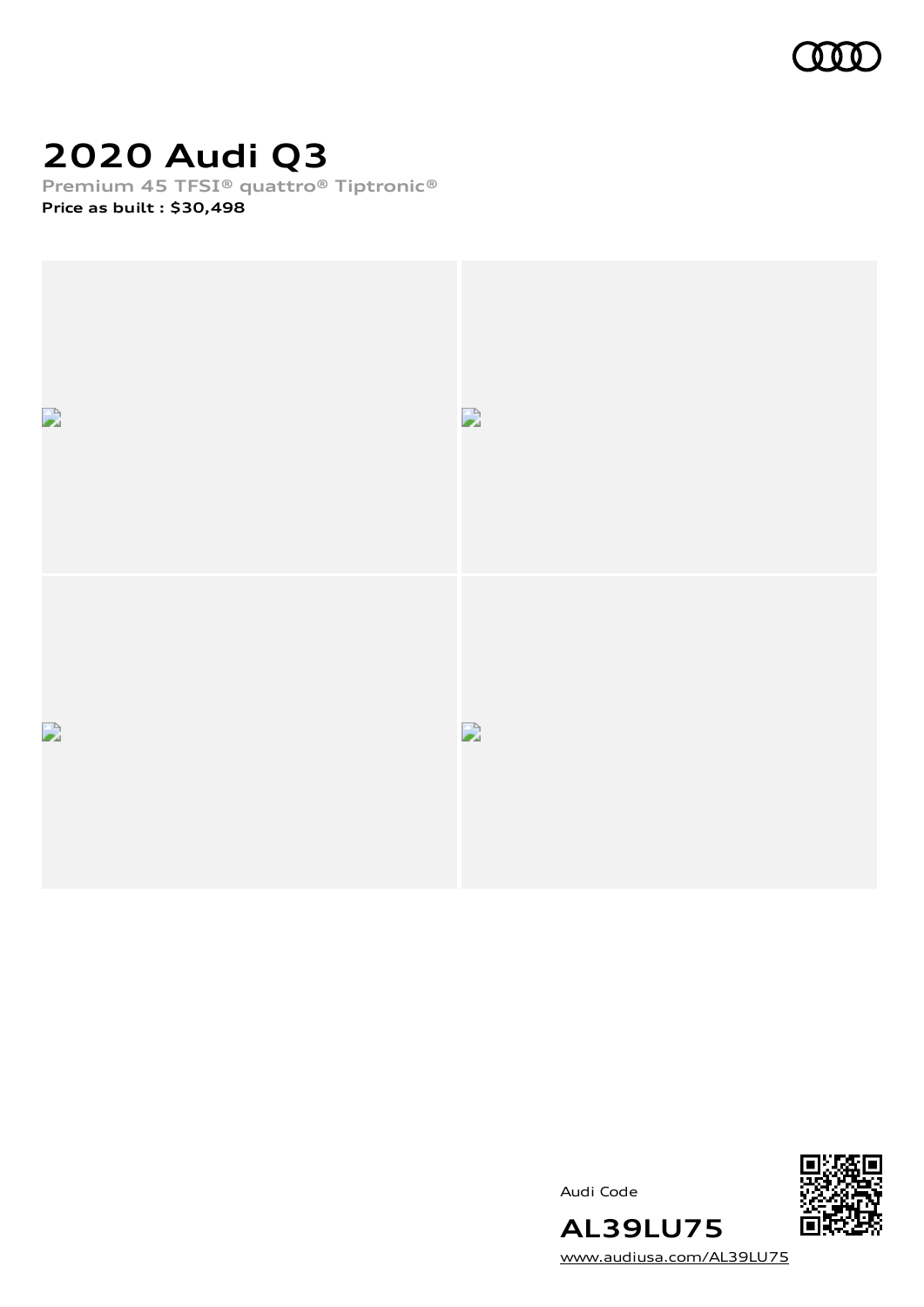## **Summary**

#### **Audi 2020 Audi Q3** Premium 45 TFSI® quattro® Tiptronic®

**Price as buil[t](#page-9-0)** \$30,498

#### **Exterior colour**

Mythos Black metallic

### D

#### **Further Information**

Type of vehicle Used car Mileage 64,090 miles No

**Warranty**

### **Interior colour**

| Seats     | Black |
|-----------|-------|
| Dashboard | Black |
| Carpet    | Black |
| Headliner | Black |

#### **Audi Code** AL39LU75

**Your configuration on www.audiusa.com** [www.audiusa.com/AL39LU75](https://www.audiusa.com/AL39LU75)

**Commission number** 4d14f3950a0e09a903e6

#### **Technical Specifications**

Engine type 2.0-liter four-cylinder Displacement/Bore and 1,984/82.5 x 92.8 cc/mm stroke Torque 258 lb-ft@rpm Top track speed  $130$  $130$  mph mph  $^{\rm 1}$ Acceleration (0 - 60 mph) 7.0 seconds seconds Recommended fuel Regular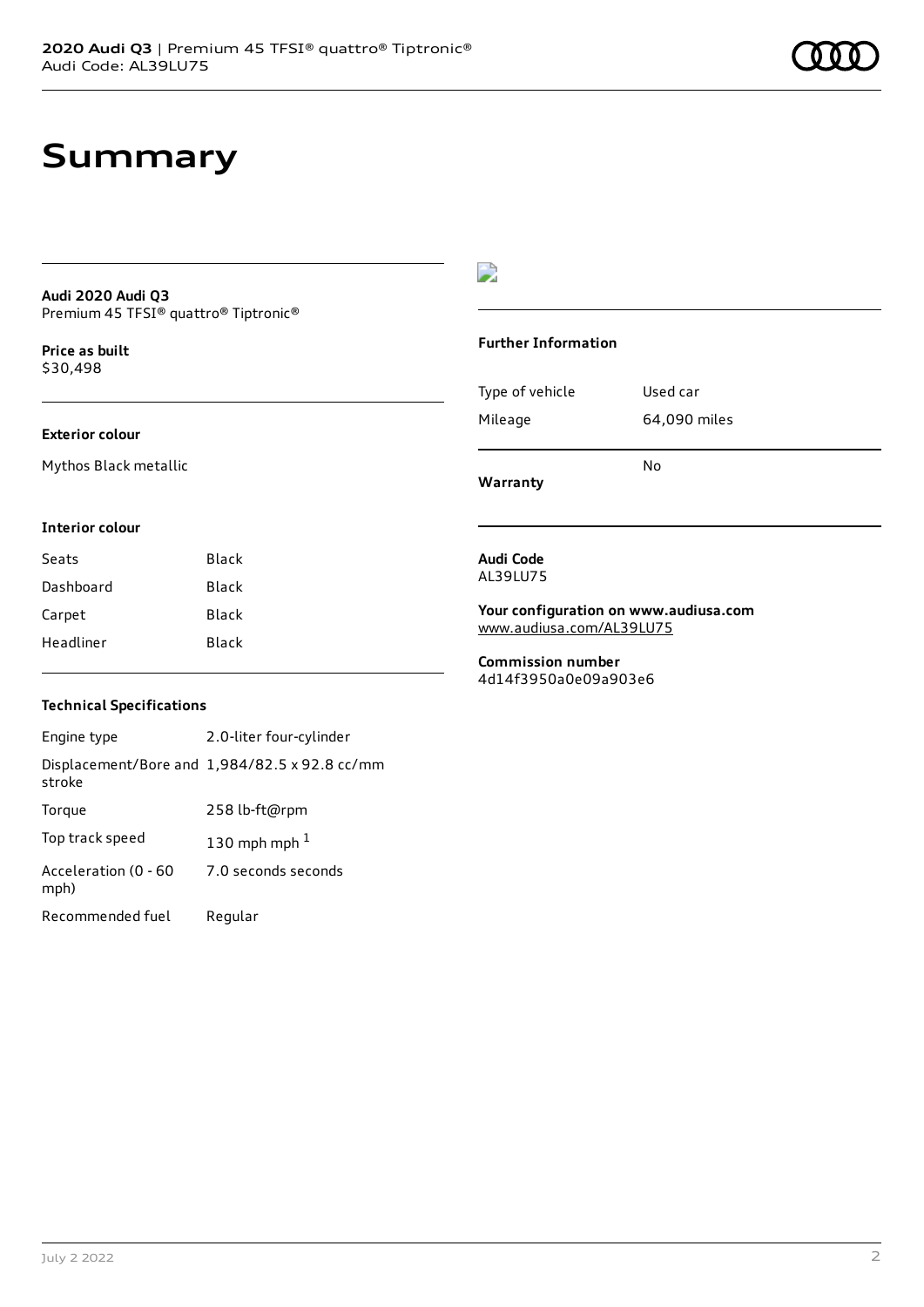# **Standard features**

#### **Safety and Security**

| 4UB   | Driver and front-passenger advanced airbags                     |
|-------|-----------------------------------------------------------------|
| 1AS   | Electronic stabilisation program ESP                            |
| UH1   | Electromechanical parking brake                                 |
| 8T2   | Cruise control with coast, resume and<br>accelerate features    |
| 6Y2   | Top speed electronically limited to 130 mph                     |
| 4H5   | Electronic child locks                                          |
| 1 N 3 | Power steering                                                  |
| 7K6   | Tire-pressure monitoring system                                 |
| 4X3   | Head/thorax side airbags                                        |
| 8N6   | Light/rain sensor                                               |
| 3B7   | Lower Anchors and Tethers for Children<br>(LATCH) in rear seats |
|       |                                                                 |

#### **Exterior**

| 1D8 | Provision for towing bracket                     |
|-----|--------------------------------------------------|
| 6XD | Power-adjustable heated exterior side<br>mirrors |
| 1S1 | Vehicle tool kit and vehicle jack                |
| 3S1 | Aluminum roof rails                              |
| 511 | Tailgate roof spoiler                            |
| 8EX | LED headlights                                   |
| 8TB | Rear fog lights                                  |
| H87 | 235/55 R18 all-season tires                      |
| 8VM | LED taillights with dynamic indicators           |
| 47B | Aluminum trim around exterior windows            |
| C3T | 18" 5-arm design wheels                          |

#### **Interior**

| QE1              | Storage package                                                               |
|------------------|-------------------------------------------------------------------------------|
| QJ1              | Aluminium interior package                                                    |
| 3FU              | Panoramic sunroof                                                             |
| 7M0              | Door sill inlays                                                              |
| 6NQ              | Black cloth headliner                                                         |
| KH <sub>5</sub>  | Three-zone automatic climate control<br>system                                |
| 4L2              | Interior mirror                                                               |
| <b>QQ0</b>       | Interior lighting                                                             |
| 1 XW             | Three-spoke multifunction steering wheel                                      |
| 7HC              | Extended leather package                                                      |
| 6E3              | Front center armrest                                                          |
| 4E7              | Luggage compartment lid, electrically<br>opening and closing                  |
| 5KR              | Rear seat bench/backrest, split-folding with<br>center armrest and cup holder |
| N <sub>1</sub> M | Leather seat covers                                                           |
| 4A3              | <b>Heated front seats</b>                                                     |
| 5 <sub>M</sub> A | Micrometallic Silver inlays                                                   |
|                  |                                                                               |

## **Infotainment and Driver Assistance** UG5 Hill descent control 6K2 Audi pre sense® front with pedestrian protection 2H6 Audi drive select 7W1 Audi pre sense® basic UI2 Audi smartphone interface including Apple CarPlay® and Google™ Android Auto™ for compatible devices

### **(1/2)**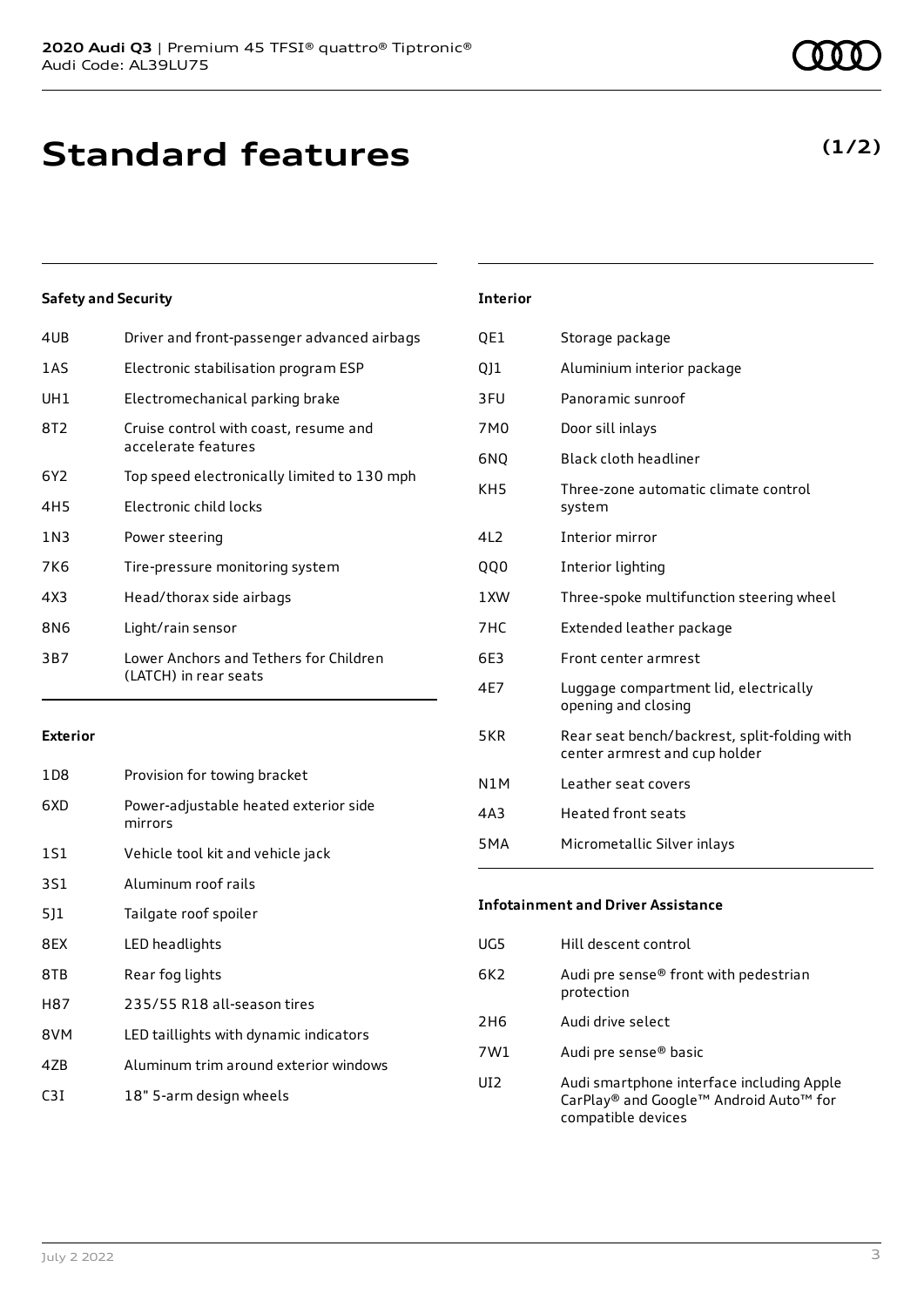**(2/2)**

# **Standard features**

#### **Infotainment and Driver Assistance**

| KA <sub>2</sub> | Rear view camera    |
|-----------------|---------------------|
| 8G1             | High beam assistant |

- 9VD Audi sound system
- 9S0 Digital instrument cluster 10.25"
- I8V MMI® radio plus
- QH1 Voice dialogue system
- 9ZX BLUETOOTH wireless technology preparation for mobile phone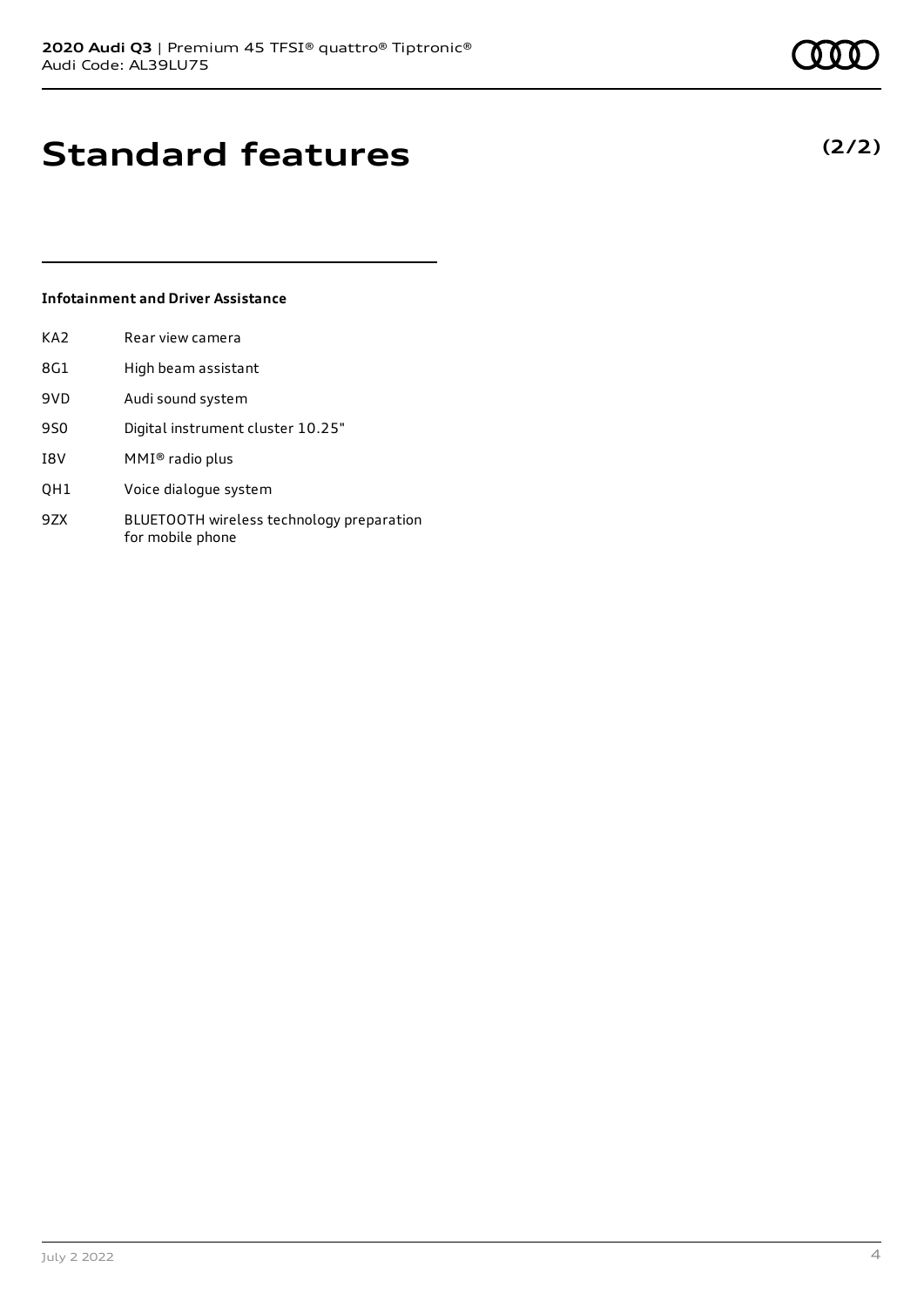## **Dealer remarks**

CARFAX 1-Owner. WAS \$34,998, EPA 27 MPG Hwy/19 MPG City! Premium trim, Mythos Black metallic exterior and Black interior. Moonroof, Heated Leather Seats, Apple CarPlay, Aluminum Wheels, Turbo Charged Engine, AWD. AND MORE!

#### DISCOVER THE LUTHER ADVANTAGE

The Luther Advantage is a complete and comprehensive package of benefits designed to make buying-and drivinga vehicle from the Luther dealerships a pleasant and convenient experience. From the peace of mind that comes with a 5 Day-500 Mile Return or Exchange Policy, 30 Day 1,500 miles Full Warranty and 60 Day 2,500 miles Limited Powertrain Warranty and Free CARFAX Reports & Clean Title Guarantee on pre-owned vehicles, as well as providing Luther customers with full range of valuable savings at participating Holiday Stationstores including 10 cents off a gallon, \$6 for "The Works" car wash among other advantages and guarantees. As much as we like satisfying customers, we like keeping them even more.

#### WHY BUY FROM US?

At Luther's Park Place Motor Cars we sell AND service all makes and models. Our 89 point inspection, Free CARFAX history report with clean title guarantee insure your COMPLETE SATISFACTION! The Luther Advantage warranty with return or exchange options along with gas discounts of 10 cents off per gallon at all Holiday Gas Station Stores for 3 years ensure an EXCEPTIONAL BUYING EXPERIENCE with Confidence! Check whether a vehicle is subject to open recalls for safety issues at safecar.gov

Check whether a vehicle is subject to open recalls for safety issues at safercar.gov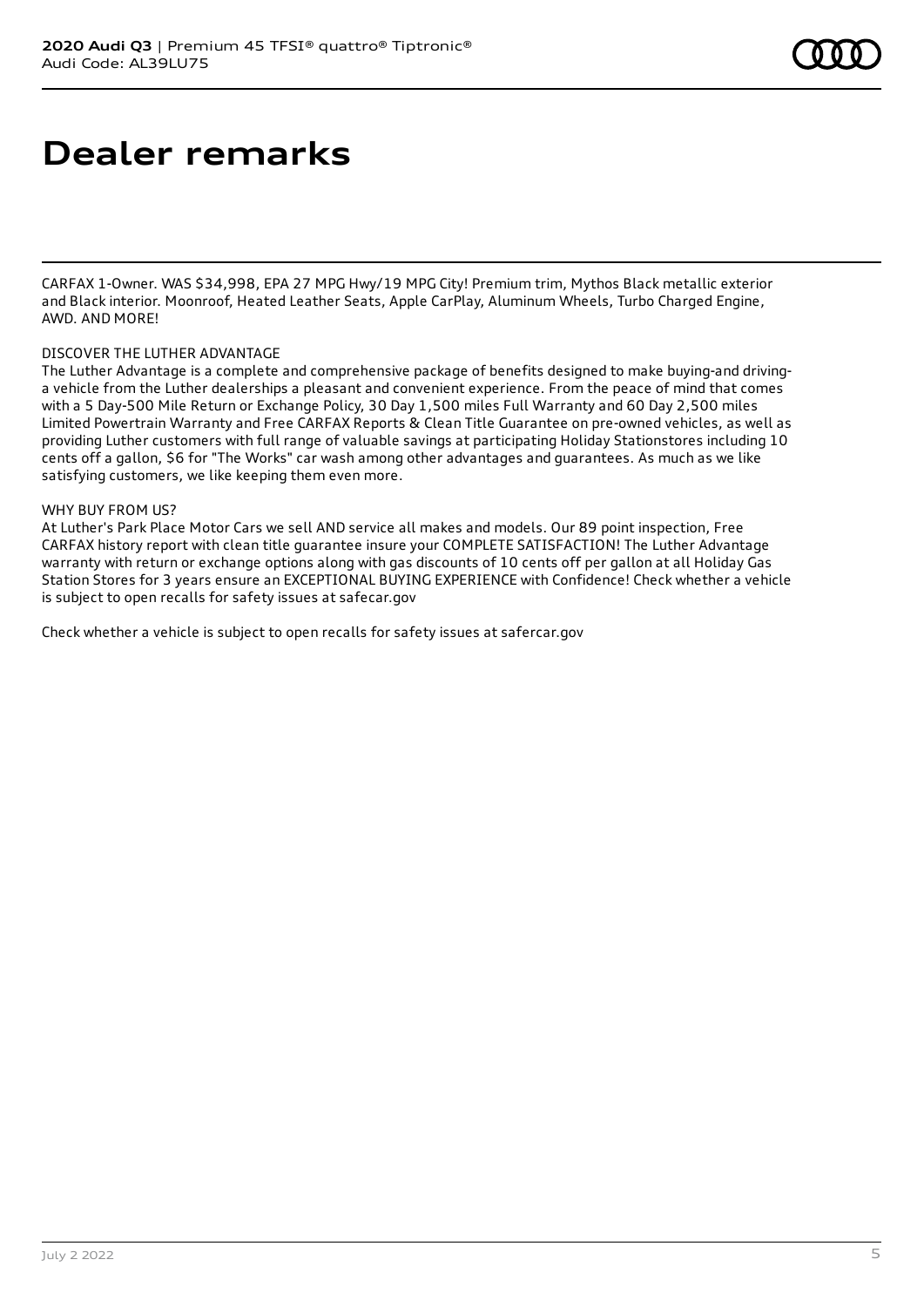# **Technical Specifications**

### **Engineering | Performance**

| Engine type                                 | 2.0-liter four-cylinder                       |
|---------------------------------------------|-----------------------------------------------|
| Power Level                                 | 45                                            |
| Displacement                                | 2.01                                          |
| Max. output ps/hp                           | 228 @ rpm                                     |
| Torque                                      | 258 lb-ft@rpm                                 |
| Valvetrain                                  | 16-valve DOHC                                 |
| Acceleration (0 - 60<br>mph)                | 7.0 seconds seconds                           |
| Engine block                                | Cast-iron                                     |
| Induction/fuel injection Turbocharged/TFSI® |                                               |
| Cylinder head                               | Aluminum-alloy                                |
| stroke                                      | Displacement/Bore and 1,984/82.5 x 92.8 cc/mm |
| Top track speed <sup>1</sup>                | 130 mph mph                                   |

## **Transmission | Drivetrain**

| Gear ratios: 8th         | 0.672:1                                                      |
|--------------------------|--------------------------------------------------------------|
| Gear ratios: 6th         | 1.000:1                                                      |
| Gear ratios: 7th         | 0.808:1                                                      |
| Gear ratios: Reverse     | 3.993:1                                                      |
| Drivetrain type          | quattro® all-wheel drive                                     |
| Gear ratios: Final Drive | 2.237:1                                                      |
| Gear ratios: 4th         | 1.433:1                                                      |
| Transmission             | Eight-speed Tiptronic <sup>®</sup> automatic<br>transmission |
| Gear ratios: 5th         | 1.205:1                                                      |
| Gear ratios: 2nd         | 3.144:1                                                      |
| Gear ratios: 3rd         | 1.950:1                                                      |
| Gear ratios: 1st         | 5.590:1                                                      |
|                          |                                                              |

#### **Steering**

| Steering type                             | Electromechanical power steering<br>system |
|-------------------------------------------|--------------------------------------------|
| Turning diameter, curb-38.4 ft<br>to-curb |                                            |

#### **Suspension**

| Front axle | MacPherson strut front suspension |
|------------|-----------------------------------|
| Rear axle  | Four-link rear suspension         |

**Electrical system**

Alternator 140A Battery 360A/69Ah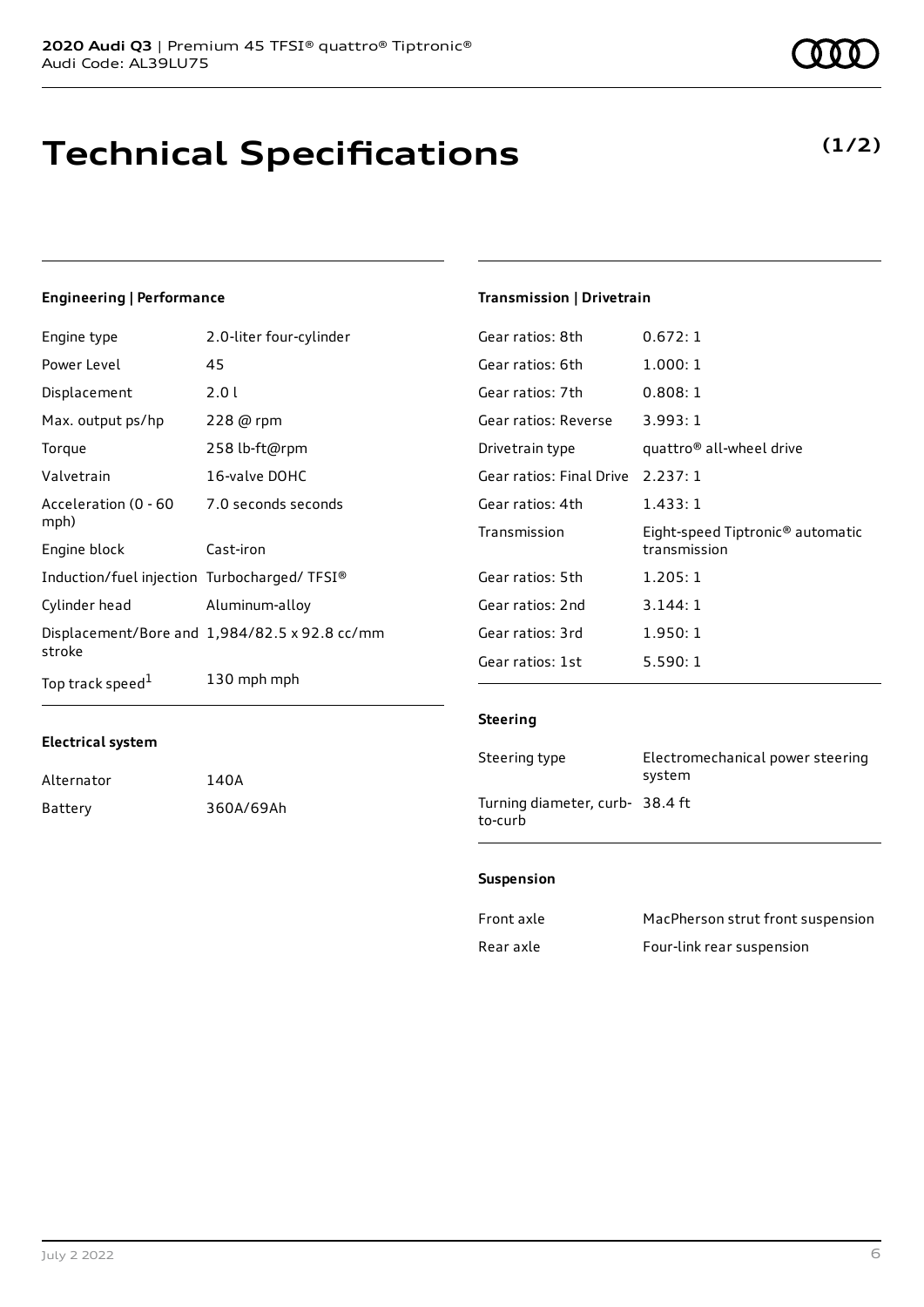# **Technical Specifications**

### **Brakes**

| <b>Front brakes</b> | 13.4 (ventilated disc) in                                |
|---------------------|----------------------------------------------------------|
| Rear brakes         | 12.2 (ventilated disc) in                                |
| Parking brake       | <b>Electromechanical</b>                                 |
|                     |                                                          |
|                     |                                                          |
| <b>Body</b>         |                                                          |
| Material            | Multi-material body construction<br>(steel and aluminum) |

#### **Warranty | Maintenance**

| Warranty | 4-year/50,000-mile Audi New |
|----------|-----------------------------|
|          | Vehicle Limited Warranty    |

#### **Interior measurements**

| Seating capacity                          | 5                      |
|-------------------------------------------|------------------------|
| Head room with middle 37.6 in<br>sunroof  |                        |
| Head room with front<br>sunroof           | 39.6 in                |
| Shoulder room, front                      | 56.7 in                |
| Leg room, middle                          | 36.1 in                |
| Shoulder room, middle                     | 55.1 in                |
| Leg room, front                           | 40.0 in                |
| Cargo volume, rear<br>seatbacks up/folded | 23.7/48.0 cu ft, cu ft |

#### **Exterior Measurements**

| Height                                   | 62.9 in  |
|------------------------------------------|----------|
| Overall width without 72.8 in<br>mirrors |          |
| Length                                   | 176.6 in |
| Wheelbase                                | 105.5 in |
| Drag coefficient                         | 0.36 Cw  |
| Overall width with<br>mirrors            | 79.7 in  |
| Track rear                               | 61.9 in  |
| Track front                              | 62.2 in  |
| Curb weight                              | 3905 lb  |
| Ground clearance,<br>loaded              | 29.9 in  |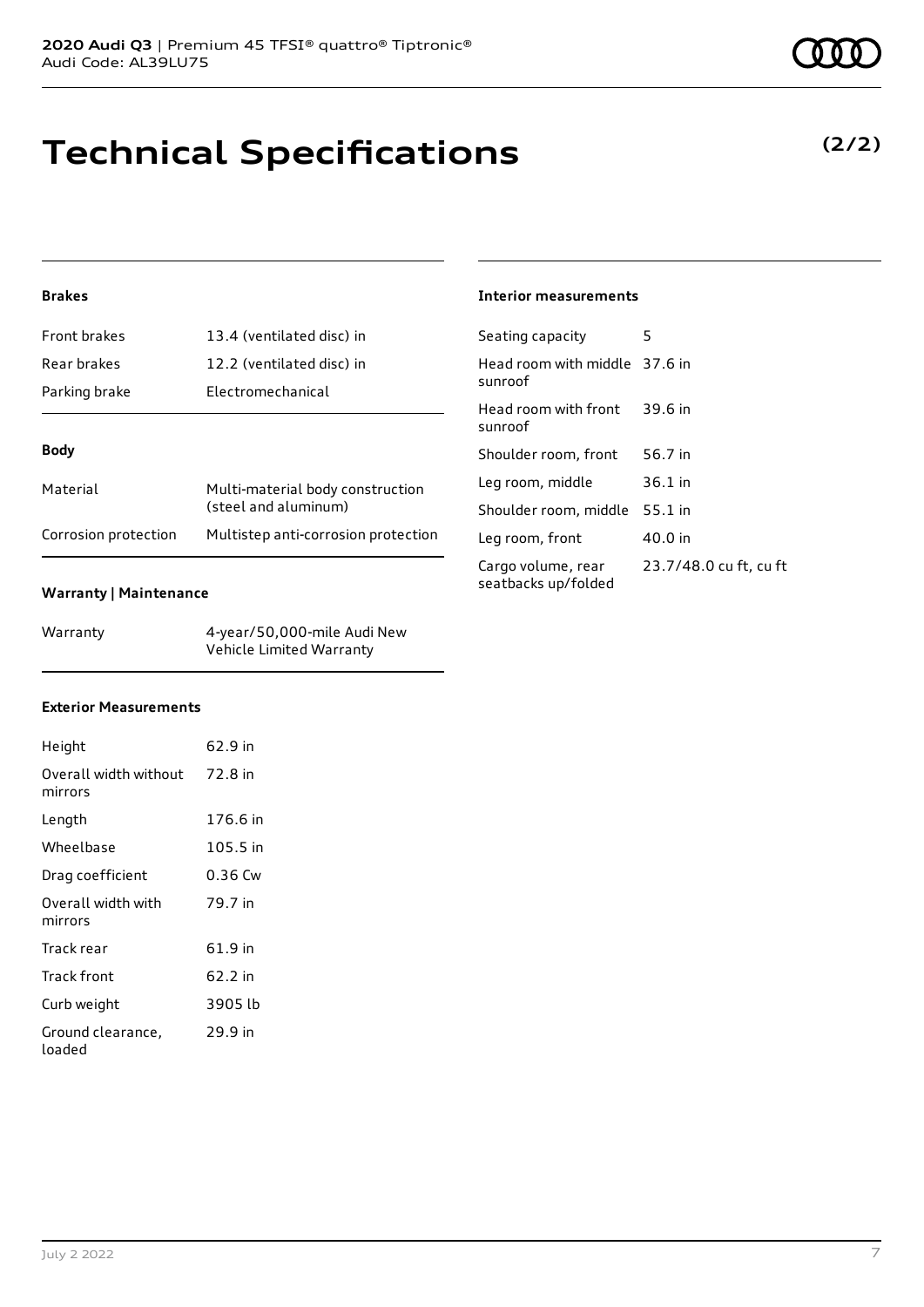## **Consumption- and emission**

#### **Consumption by NEDC**

| urban       | $19 \text{ mpg}$ |
|-------------|------------------|
| extra-urban | 27 mpg           |
| combined    | 22 mpg           |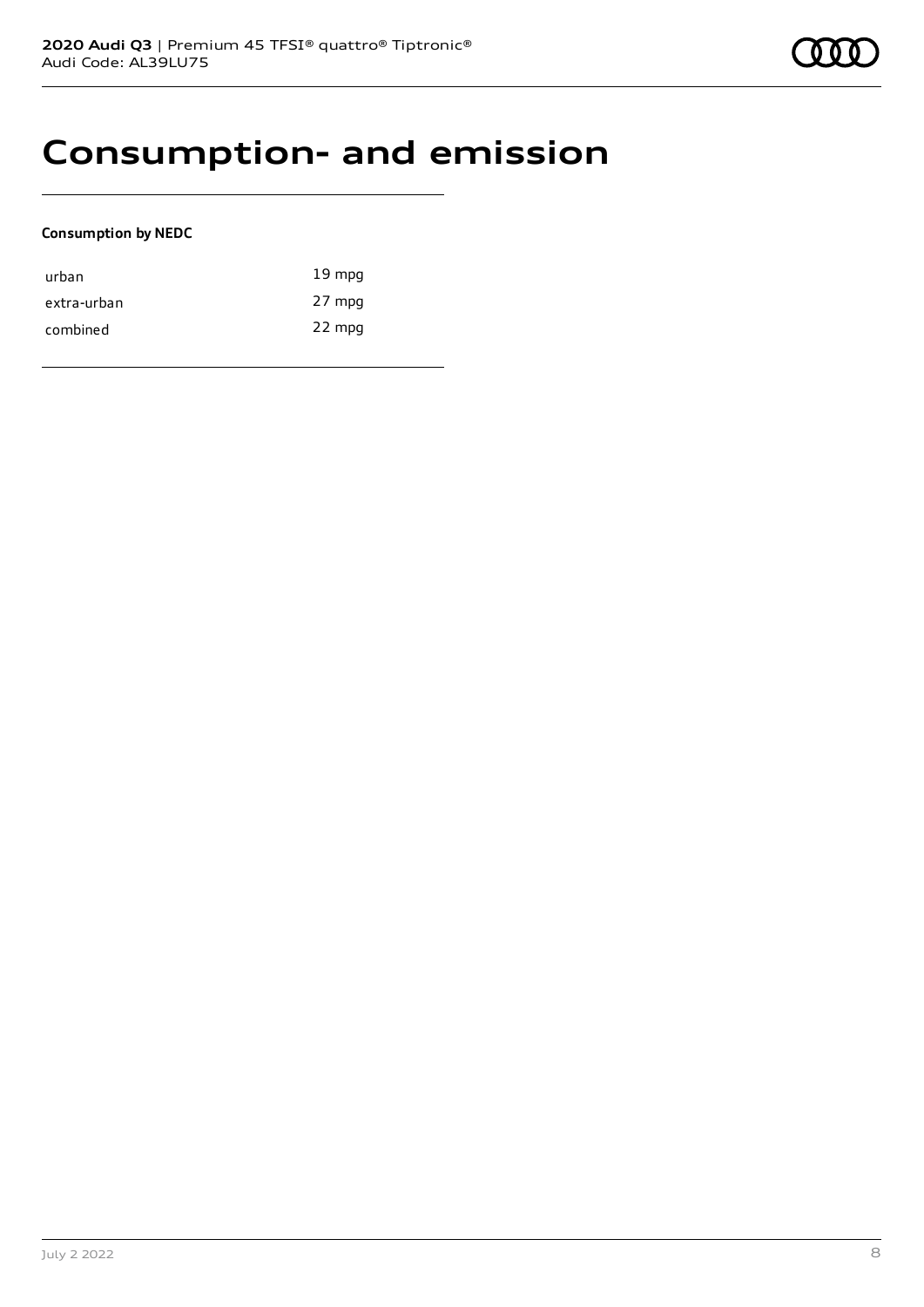

## **Contact**

Dealer **Rochester Audi**

2720 Highway 52 N 55901 Rochester MN

Phone: +15072829468 FAX: 5072825424

www: [https://www.rochesteraudi.com](https://www.rochesteraudi.com/)